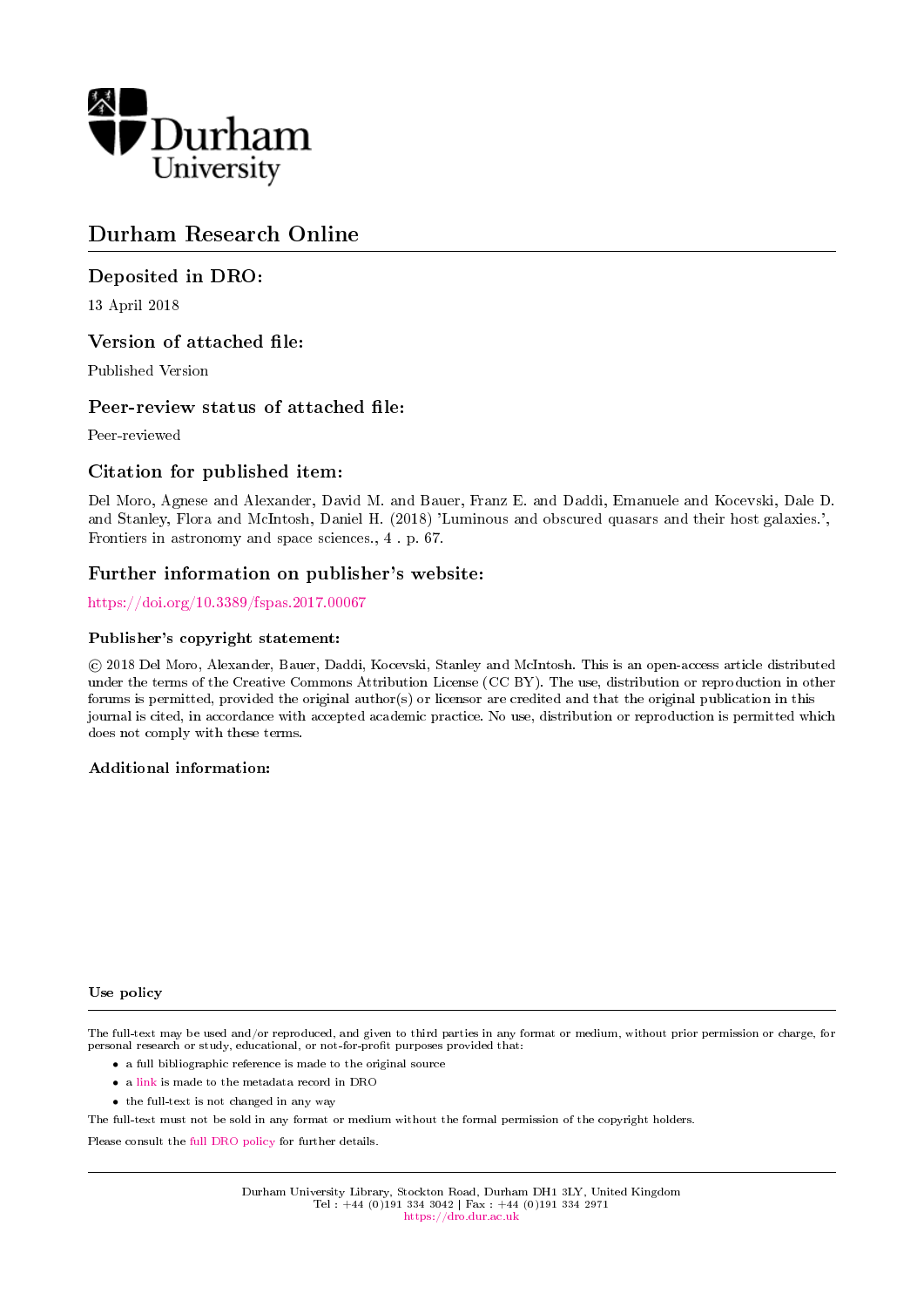

# [Luminous and Obscured Quasars](https://www.frontiersin.org/articles/10.3389/fspas.2017.00067/full) and Their Host Galaxies

[Agnese Del Moro](http://loop.frontiersin.org/people/468879/overview) <sup>1\*</sup>, David M. Alexander<sup>2</sup>, [Franz E. Bauer](http://loop.frontiersin.org/people/217042/overview)<sup>3,4,5,6</sup>, [Emanuele Daddi](http://loop.frontiersin.org/people/223831/overview) <sup>7</sup>, Dale D. Kocevski $^{\rm 8}$ , [Flora Stanley](http://loop.frontiersin.org/people/469169/overview) $^{\rm 9}$  and Daniel H. McIntosh  $^{\rm 10}$ 

<sup>1</sup> Max-Planck-Institut für Extraterrestrische Physik, Garching, Germany, <sup>2</sup> Department of Physics, Centre for Extragalactic Astronomy, Durham University, Durham, United Kingdom, <sup>3</sup> Facultad de Física, Instituto de Astrofísica, Pontificia Universidad Católica de Chile, Santiago, Chile, <sup>4</sup> Millennium Institute of Astrophysics (MAS), Santiago, Chile, <sup>5</sup> EMBIGGEN Anillo, Concepción, Chile, <sup>6</sup> Space Science Institute, Boulder, CO, United States, <sup>7</sup> CEA, IRFU, DAp, AIM, Université Paris-Saclay, Université Paris Diderot, Sorbonne Paris Cité, CNRS, Gif-sur-Yvette, France, <sup>8</sup> Department of Physics and Astronomy, University of Kentucky, Lexington, KY, United States, <sup>9</sup> Department of Space Earth and Environment, Chalmers University of Technology, Onsala Space Observatory, Onsala, Sweden, <sup>10</sup> Department of Physics and Astronomy, University of Missouri-Kansas City, Kansas City, MO, United States

The most heavily-obscured, luminous quasars might represent a specific phase of the

**OPEN ACCESS** 

#### Edited by:

Ascensión Del Olmo, Instituto de Astrofísica de Andalucía (CSIC), Spain

#### Reviewed by:

Lorena Hernandez-Garcia, University of Valparaíso, Chile Begoña Garcia-Lorenzo, Instituto de Astrofísica de Canarias, Spain

\*Correspondence:

Agnese Del Moro [adelmoro@mpe.mpg.de](mailto:adelmoro@mpe.mpg.de)

#### Specialty section:

This article was submitted to Cosmology, a section of the journal Frontiers in Astronomy and Space **Sciences** 

Received: 30 October 2017 Accepted: 18 December 2017 Published: 12 January 2018

#### Citation:

Del Moro A, Alexander DM, Bauer FE, Daddi E, Kocevski DD, Stanley F and McIntosh DH (2018) Luminous and Obscured Quasars and Their Host Galaxies. Front. Astron. Space Sci. 4:67. doi: [10.3389/fspas.2017.00067](https://doi.org/10.3389/fspas.2017.00067) evolution of the actively accreting supermassive black holes and their host galaxies, possibly related to mergers. We investigated a sample of the most luminous quasars at  $z \approx 1 - 3$  in the GOODS fields, selected in the mid-infrared band through detailed spectral energy distribution (SED) decomposition. The vast majority of these quasars (∼80%) are obscured in the X-ray band and ∼30% of them to such an extent, that they are undetected in some of the deepest (2 and 4 Ms) Chandra X-ray data. Although no clear relation is found between the star-formation rate of the host galaxies and the X-ray obscuration, we find a higher incidence of heavily-obscured quasars in disturbed/merging galaxies compared to the unobscured ones, thus possibly representing an earlier stage of evolution, after which the system is relaxing and becoming unobscured.

Keywords: galaxies: active, quasars: general, quasars: supermassive black holes, X-rays: galaxies, infrared: galaxies, galaxies: star formation

# 1. INTRODUCTION

The similarity between the accretion history of galaxies and supermassive black holes (SMBHs), peaking at redshift  $z \approx 1 - 2$  (e.g., [Madau et al., 1996;](#page-5-0) [Hopkins et al., 2006;](#page-5-1) [Brandt and Alexander,](#page-4-0) [2015\)](#page-4-0), suggests that there is a connection between the evolution of a galaxy and the black hole in their center. Such connection has also been hinted by the observed correlations between the BH mass and the velocity dispersion of the stars in the bulge ( $M_{BH} - \sigma$  relation; [Ferrarese and Merritt,](#page-5-2) [2000;](#page-5-2) [Gebhardt et al., 2000\)](#page-5-3) or with the bulge mass ( $M_{BH} - M_{bulge}$ ; [Kormendy and Richstone, 1995;](#page-5-4) [Magorrian et al., 1998\)](#page-5-5). Whether this parallel evolution is simply due to a larger gas supply at high redshift, feeding both the SMBH and star formation (SF), or whether there are other processes selfregulating the SMBH and galaxy growth (e.g., AGN feedback) is still uncertain (e.g., Alexander and Hickox, [2012;](#page-4-1) [Kormendy and Ho, 2013\)](#page-5-6).

Studying active galactic nuclei (AGN) at all cosmic epochs is crucial to fully understand the accretion history of the SMBHs and their role in galaxy evolution. However, most of the accretion onto SMBHs is expected to be heavily obscured by dust and gas, making the identification of the most obscured AGN population very challenging, even in the deepest X-ray surveys. According to the unified model (e.g., [Antonucci, 1993\)](#page-4-2), AGN appear obscured due to orientation effects,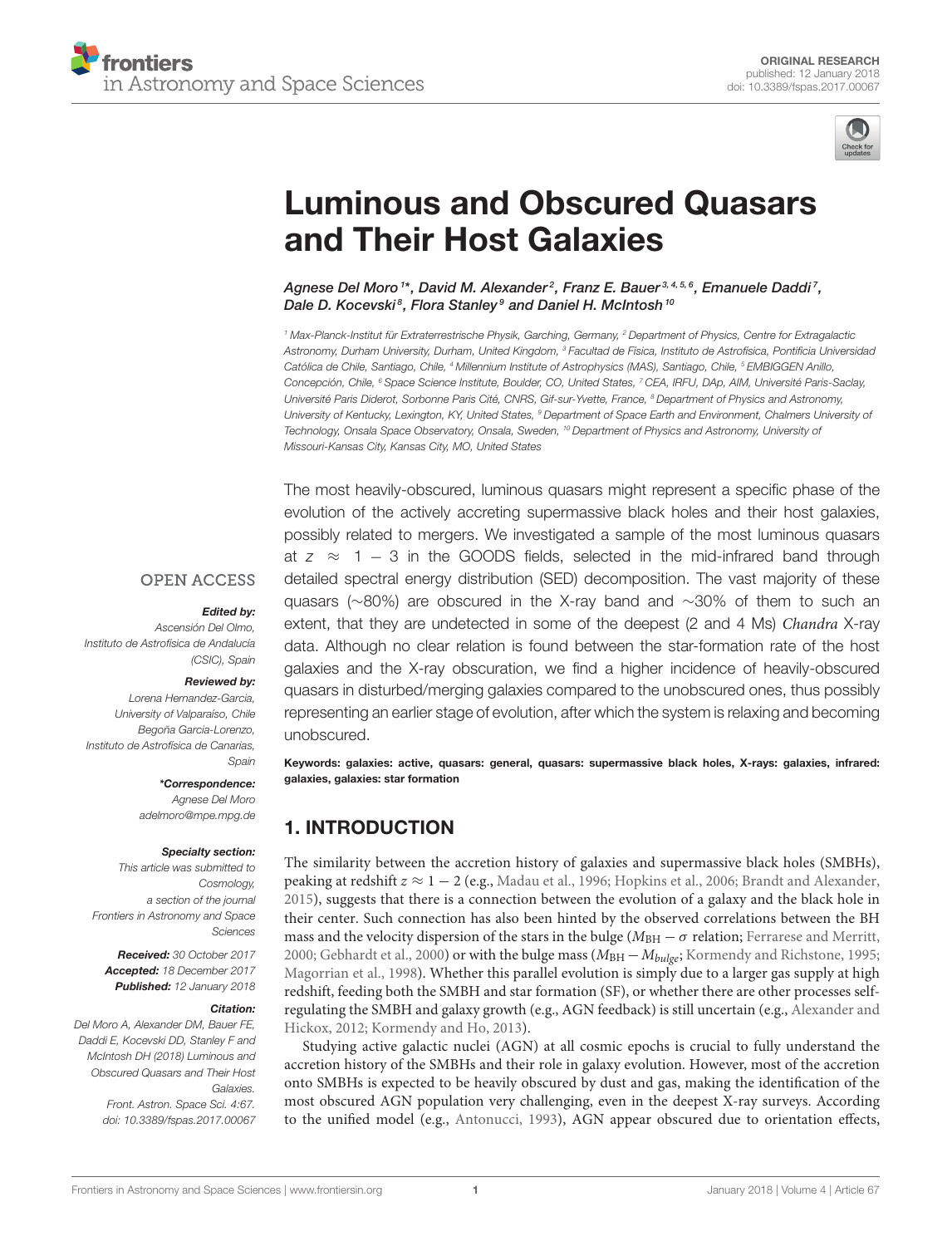Del Moro et al. Luminous, Heavily-Obscured Infrared QSOs

when our line-of-sight crosses high column densities  $(N_H)$  of circumnuclear material, the so called "torus". However, it has been suggested that the most heavily-obscured, Compton-thick (CT; where  $N_{\rm H}$  > 1.5 × 10<sup>24</sup> cm<sup>-2</sup>) AGN, especially the (intrinsically) most luminous ones, could represent a particular phase of galaxy evolution, associated to a major merger, when a lot of gas and dust are funneled into the center of the galaxy, deeply hiding the active nucleus within it [\(Di Matteo et al., 2005;](#page-5-7) [Hopkins et al., 2006;](#page-5-1) see also [Alexander and Hickox, 2012,](#page-4-1) for a review). Yet, the emission reprocessed by the obscuring dust is re-emitted in the mid-infrared (MIR) band, which can therefore be used to find even the most obscured and elusive quasars.

# 2. SAMPLE SELECTION

The sample was selected from a large catalog of 24  $\mu$ m-detected sources within the GOODS-Herschel North and South fields. We performed detailed SED decomposition using Spitzer 8, 16, and 24 µm and Herschel 100, 160, and 250 µm data, to separate the AGN from SF emission. We adopted the AGN and star-forming galaxy (SFG) templates described in [Mullaney et al. \(2011\)](#page-5-8) and [Del Moro et al. \(2013\)](#page-4-3); details of the SED fitting are described in [Del Moro et al. \(2016\)](#page-4-4). Amongst these sources we selected the most luminous quasars in the MIR band, with rest-frame 6  $\mu$ m luminosity of  $vL_{\rm AGN,6\,\mu m} > 6 \times 10^{44}$  erg s $^{-1}$ , corrected for the galaxy contribution, at redshift  $z = 1 - 3$ . This selection results in a sample of 33 sources.

# 3. ANALYSES AND RESULTS

# 3.1. AGN: Heavily Obscured Population at  $z \approx 2$

To characterize the quasars in our sample, we used the deep Xray Chandra data available in the Chandra Deep Field North (CDF-N; 2 Ms; [Alexander et al., 2003\)](#page-4-5) and Chandra Deep Field South (CDF-S 4 Ms; [Xue et al., 2011\)](#page-5-9). For details on the data reduction we refer to [Alexander et al. \(2003\)](#page-4-5), [Luo et al.](#page-5-10) [\(2008\)](#page-5-10), and [Xue et al. \(2011\)](#page-5-9). Of our 33 quasars, 24 (∼73%) are detected in the X-ray band, while 9 (∼27%) remain undetected, despite being intrinsically very luminous in the MIR band. These sources are candidates to be the most heavily obscured, CT AGN.

For the sources that are detected in the X-rays, we extracted the spectra using ACIS Extract (AE; [Broos et al., 2010,](#page-4-6) [2012\)](#page-4-7) and analyzed them using a simple absorbed power-law model (including Galactic and intrinsic absorption) to constrain the amount of  $N_H$ . In **[Figure 1](#page-2-0)** we show the  $N_H$  distribution of the sample. We find that the majority of these quasars (16/24; ∼67%) are obscured by columns of  $N_H > 10^{22}$  cm<sup>-2</sup>, of which more than half (9/16) are heavily obscured ( $N_{\rm H} > 2 \times 10^{23} \text{ cm}^{-2}$ ). Amongst these heavily-obscured sources, we identified six of them as CT quasars from the X-ray spectral analysis, using spectral models appropriate for heavily-obscured sources, such as, PLCABS [\(Yaqoob, 1997\)](#page-5-11) and TORUS [\(Brightman and Nandra,](#page-4-8) [2011\)](#page-4-8). The fraction of obscured quasars in our sample reaches ∼76%, and 54% of heavily-obscured quasars, if we include



<span id="page-2-0"></span>the X-ray-undetected sources, assuming these are the most heavily CT ones. Indeed, the comparison between the intrinsic luminosity at  $6 \mu m$  and the X-ray luminosity upper limit of these sources suggests that the X-ray emission is heavily suppressed compared to the intrinsic  $L_X - L_{6 \mu m}$  relation found for AGN (e.g., [Lutz et al., 2004;](#page-5-12) [Fiore et al., 2009;](#page-5-13) [Gandhi et al.,](#page-5-14) [2009\)](#page-5-14), making them very good candidates to be heavily CT quasars.

We note that amongst the X-ray undetected quasars in the sample, there is one source, #28 (see Table 1 from Del Moro et al., [2016\)](#page-4-4), that is now detected in the 7 Ms CDF-S catalog (XID 28; [Luo et al., 2017\)](#page-5-15). This source has a very flat effective photon index of  $\Gamma$  < 0.93 (compared to the typical  $\Gamma \approx 1.8$ for unabsorbed AGN) and an extremely low rest-frame X-ray luminosity ( $L_{0.5-7~{\rm keV}}~\approx~1.5\,\times\,10^{41}$  erg s<sup>-1</sup>, uncorrected for absorption) compared to its intrinsic luminosity measured in the MIR band (log  $v$  L<sub>6</sub>  $\mu$ m = 45.97 erg s<sup>-1</sup>), consistent with the upper limit reported in our analysis [\(Del Moro et al., 2016\)](#page-4-4)<sup>[1](#page-2-1)</sup>, supporting our assumption that the source might be a heavily obscured, CT quasar.

These results suggest that there is a large population of heavily-obscured, intrinsically luminous quasars at high redshift, which are very elusive even for deep X-ray surveys. These sources might constitute a special phase of the BH-galaxy evolution, where the actively growing BH is embedded in large amounts of gas and dust, possibly as a result of a recent merger.

<span id="page-2-1"></span> $1$ We note however, that the photometric redshift assumed in our analysis of this source  $(z = 2.55)$  differs from that reported in the [Luo et al. \(2017\)](#page-5-15) catalog  $(z = 1.81)$ .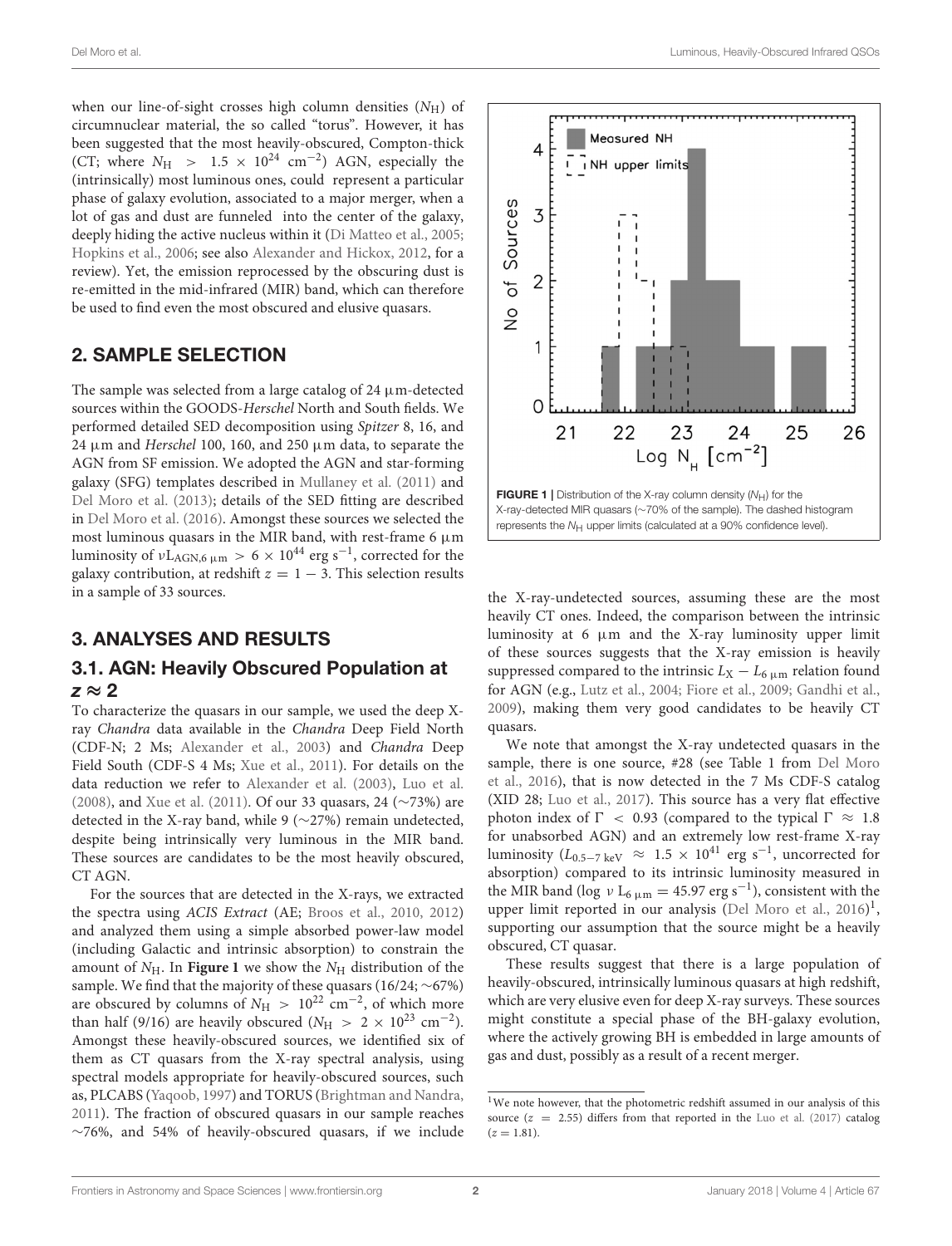# 3.2. AGN Host Galaxies: Star-Formation Rates and Merger Fraction

To study the characteristics of the host galaxies of these MIRluminous quasars, we investigated their star-formation rates (SFRs) and their morphologies, in particular the disturbance or distortion of their morphology, as an indication of galaxy mergers and interactions. We derived the SFR of each galaxy from its farinfrared (FIR) luminosity (or upper limit) resulting from the SED decomposition in the IR band (see section 2 and [Del Moro et al.,](#page-4-4) [2016\)](#page-4-4), assuming a Salpeter initial mass function [\(Salpeter, 1955\)](#page-5-16) and the relation from [Kennicutt \(1998\)](#page-5-17). We also calculated the average SFR separately for the unobscured/moderately obscured quasars ( $N_{\rm H}$  < 2 × 10<sup>23</sup> cm<sup>-2</sup>) and for the heavily-obscured quasars ( $N_{\rm H}$  > 2 × 10<sup>23</sup> cm<sup>-2</sup>) in three different redshift bins (see **[Figure 2](#page-3-0)**). To estimate the average SFRs accounting for the upper limits, we used the Kaplan-Meier (KM) product limit estimator [\(Kaplan and Meier, 1958\)](#page-5-18), a non-parametric maximum-likelihood estimator of the distribution function (see [Stanley et al., 2015,](#page-5-19) for details on the method).

We find that the average SFR increases with redshift, in general agreement with the SFR main sequence of galaxies (**[Figure 2](#page-3-0)**). Moreover, although the heavily-obscured sources seem to have a slightly enhanced SFR compared to the unobscured/moderately obscured ones (especially at  $z \approx 2$ ), these differences are not statistically significant, and therefore we find no clear dependence of the amount of SF in the galaxy with the X-ray obscuration of the quasar. This suggests that the obscuration in the X-ray band is likely confined in the nuclear regions and not related to the presence of gas on larger scales (e.g., [Rosario et al., 2012;](#page-5-21) Rovilos et al., [2012\)](#page-5-22).

Using the high-resolution optical HST images available in the GOODS-N and GOODS-S fields, as part of the GOODS and CANDELS projects [\(Giavalisco et al., 2004;](#page-5-23) [Grogin et al., 2011\)](#page-5-24), we visually inspected the morphology of these galaxies to identify signs of distortions or disturbances, which would indicate a recent galaxy merger/interaction event. We adopted a similar classification scheme to that used by [Kocevski et al. \(2012\)](#page-5-25); see [Del Moro et al.](#page-4-4) [\(2016,](#page-4-4) for details), separating the sources into "disturbed" and "undisturbed". In **[Figure 3](#page-3-1)** we show the fraction of sources having disturbed and undisturbed morphologies over the total, dividing them again into unobscured/moderately obscured (blue squares) and heavily obscured (magenta circles), as in **[Figure 2](#page-3-0)**. We find that a relatively high fraction of our sources shows signs of distortions/interactions ( $\approx$ 40%), higher than those typically found at low redshift ( $\sim$ 15–20% at  $z <$ 1; e.g., [Cisternas et al., 2011\)](#page-4-9). This is in agreement with the trend of increasing major-merger fraction with redshift seen in previous works (e.g., [Conselice et al., 2003;](#page-4-10) [Treister and Urry,](#page-5-26) [2006;](#page-5-26) [Kartaltepe et al., 2007\)](#page-5-27). We find that, on average, the most-heavily obscured quasars tend to have more disturbed morphologies than the unobscured/moderately obscured ones ( $≈53$  vs.  $≈20\%$ , respectively); although the errors on these fractions are large due to the small number of sources in our sample, the difference between the two quasar populations is



<span id="page-3-0"></span>unobscured/moderately-obscured quasars ( $N_{\text{H}} < 2 \times 10^{23}$  cm<sup>-2</sup>; blue squares) and the heavily-obscured quasars ( $N_{\rm H} > 2 \times 10^{23}$  cm<sup>-2</sup>; magenta circles) in our sample, divided in three redshift bins. None of heavily-obscured quasars are detected in the lowest redshift bin. The gray dashed lines represent the SFR track for main-sequence (MS), starburst (SB;  $SFR_{MS} \times 2$ ) and quiescent (Quies.; SFR<sub>MS</sub>/2) galaxies with a typical mass of  $M_* = 9 \times 10^{10}$  M<sub>☉</sub> (e.g., [Elbaz et al., 2011\)](#page-5-20).



<span id="page-3-1"></span>FIGURE 3 | Fraction of MIR quasar hosts showing disturbed and undisturbed galaxy morphologies, classified using HST images. The fractions and  $1\sigma$ uncertainties for the unobscured/moderately-obscured quasar hosts  $(W_H < 2 \times 10^{23} \text{ cm}^{-2})$  are plotted as blue squares and for the heavily-obscured quasars ( $N_H \geq 2 \times 10^{23}$  cm<sup>-2</sup>) as magenta circles. For comparison we also show the fractions for  $z \approx 2$  AGN and non-AGN samples from [Kocevski et al. \(2012\)](#page-5-25): filled black triangles and gray squares, respectively. The unobscured/moderately-obscured quasars reside preferentially in undisturbed systems, while the heavily-obscured quasars are equally found in disturbed and undisturbed systems.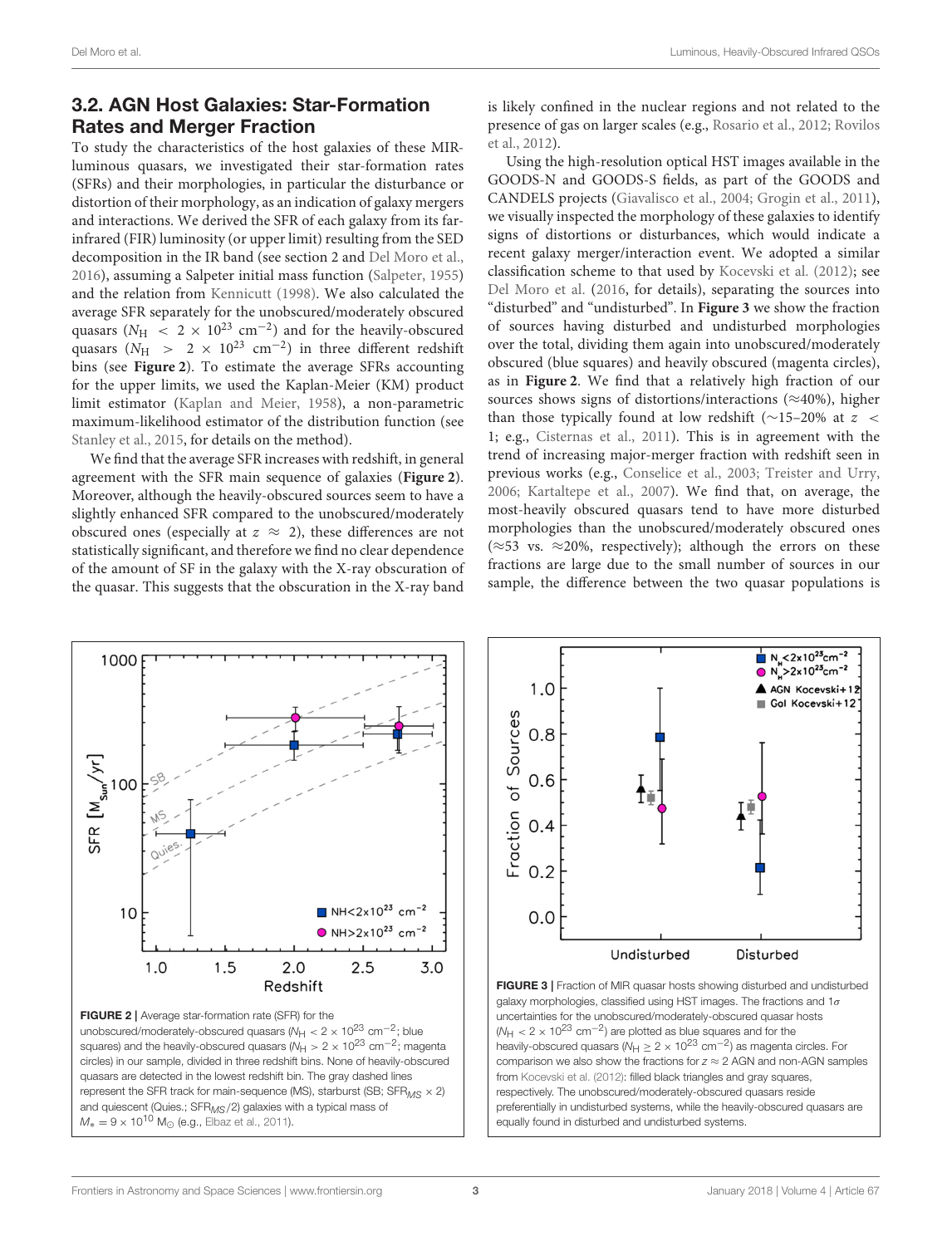significant at the 90% confidence level (Fisher exact probability test:  $P = 0.087$ ). This trend is seen also in other studies (e.g., [Kocevski et al., 2015;](#page-5-28) [Ricci et al., 2017\)](#page-5-29). We note, however, that these studies investigated samples in different redshift and/or luminosity ranges compared to ours, and therefore the actual fractions of sources with disturbed morphologies are not directly comparable. The smaller fraction of disturbed systems we found for the unobscured/moderately-obscured quasars could be interpreted within the SMBH-galaxy evolutionary models, as the unobscured quasars would represent a later stage of the evolution compared to the heavily-obscured sources and the distortion features due to mergers or interactions might have faded by the time these quasars are observed as unobscured, given the relaxation time of a galaxy is typically  $\sim$  200–400 Myr (e.g., [Lotz et al., 2010\)](#page-5-30). On the other hand, for the most heavily-obscured quasars, which might represent a younger stage of evolution after a merger in this scenario, the signatures of the recent interactions are still evident in their hosts.

# 4. CONCLUSIONS

We have investigated the AGN and host galaxy properties of a sample of 33 quasars at  $z = 1 - 3$  within the GOODS-Herschel fields, selected in the MIR band through detailed SED analysis to have an intrinsic AGN luminosity of  $vL_{6 \mu m} > 6 \times 10^{44} \text{ erg s}^{-1}$ . Despite being intrinsically the most luminous quasars within these fields, ∼26% of them are not detected in the deep 2 and 4 Ms Chandra X-ray data covering these sky areas.

We performed X-ray spectral analysis of the 24 X-ray-detected sources to investigate the AGN properties, and we found that the vast majority ( $\sim$ 67%; 16/24 sources) are obscured by  $N_{\rm H} >$ 10<sup>22</sup> cm−<sup>2</sup> , with more than half of them (9/16) being heavily obscured ( $N_{\rm H}>2\times10^{23}$  cm $^{-2}$ ). Including the X-ray undetected sources, which are likely to be the most heavily CT AGN, these fractions reach ∼76% (∼54% are heavily obscured). This means that there is a very large population of heavily obscured, intrinsically luminous quasars at redshift  $z \approx 2$ , which can be revealed in the IR band, but remains (in part) undetected in the X-ray band.

### **REFERENCES**

- <span id="page-4-5"></span>Alexander, D. M., Bauer, F. E., Brandt, W. N., Schneider, D. P., Hornschemeier, A. E., Vignali, C., et al. (2003). The chandra deep field north survey. XIII. 2 Ms point-source catalogs. Astron. J. 126, 539–574. doi: [10.1086/376473](https://doi.org/10.1086/376473)
- <span id="page-4-1"></span>Alexander, D. M., and Hickox, R. C. (2012). What drives the growth of black holes? New A Rev. 56, 93–121. doi: [10.1016/j.newar.2011.11.003](https://doi.org/10.1016/j.newar.2011.11.003)
- <span id="page-4-2"></span>Antonucci, R. (1993). Unified models for active galactic nuclei and quasars. Annu. Rev. Astron. Astrophys. 31, 473–521. doi: [10.1146/annurev.aa.31.090193.002353](https://doi.org/10.1146/annurev.aa.31.090193.002353)
- <span id="page-4-0"></span>Brandt, W. N., and Alexander, D. M. (2015). Cosmic X-ray surveys of distant active galaxies. The demographics, physics, and ecology of growing supermassive black holes. Astron. Astrophys. Rev. 23:1. doi: [10.1007/s00159-014-0081-z](https://doi.org/10.1007/s00159-014-0081-z)
- <span id="page-4-8"></span>Brightman, M., and Nandra, K. (2011). An XMM-Newton spectral survey of 12  $\mu$ m selected galaxies - I. X-ray data. Month. Notices R. Astron. Soc. 413, 1206–1235. doi: [10.1111/j.1365-2966.2011.18207.x](https://doi.org/10.1111/j.1365-2966.2011.18207.x)
- <span id="page-4-7"></span>Broos, P., Townsley, L., Getman, K., and Bauer, F. (2012). AE: ACIS Extract. Astrophysics Source Code Library.

We investigated the host galaxy properties of these quasars through their SFR, measured in the FIR band from SED fitting using Spitzer and Herschel data, and did not find any strong link between the amount of SF and the X-ray obscuration, possibly suggesting that the X-ray obscuration is mostly concentrated in the nuclear regions and does not depend on the presence of gas on larger scales.

We also visually classified the morphology of these quasars as disturbed or undisturbed using high-resolution HST data to identify signs of distortions/asymmetries in the galaxies. We find that a significant fraction (∼40%) have disturbed morphologies, suggesting they have experienced a recent merger or interaction event. We find a larger fraction of sources with disturbed morphologies amongst the heavily-obscured quasars (∼53%) rather than the unobscured/moderately-obscured ones (∼20%). Our results possibly support the SMBH-galaxy evolutionary scenario where the heavily-obscured quasars represent an earlier stage of evolution after the merger, while the unobscured quasars represent a later stage of the evolution, when the system has relaxed, the signs of interaction have already faded, and the nucleus becomes unobscured.

# AUTHOR CONTRIBUTIONS

AD developed the concept, performed all the analyses and wrote the manuscript. DA initiated and helped developing the concept. FB provided the X-ray spectra. ED compiled the multiwavelength catalog, which was used for the SED analysis. DK and DM provided the optical HST images, used to classify the galaxy morphology. FS calculated the mean star-formation rates.

### FUNDING

This research was supported by the UK Science and Technology Facilities Council (STFC, ST/L00075X/1); CONICYT-Chile (Basal-CATA PFB-06/2007, "EMBIGGEN" Anillo ACT1101, FONDECYT Regular 1141218); the Ministry of Economy, Development, and Tourism's Millennium Science Initiative through grant IC120009, awarded to The Millennium Institute of Astrophysics (MAS).

- <span id="page-4-6"></span>Broos, P. S., Townsley, L. K., Feigelson, E. D., Getman, K. V., Bauer, F. E., and Garmire, G. P. (2010). Innovations in the analysis of chandra-ACIS observations. Astrophys. J. [714, 1582–1605. doi: 10.1088/0004-637X/714/](https://doi.org/10.1088/0004-637X/714/2/1582) 2/1582
- <span id="page-4-9"></span>Cisternas, M., Jahnke, K., Inskip, K. J., Kartaltepe, J., Koekemoer, A. M., Lisker, T., et al. (2011). The bulk of the black hole growth since  $z \sim 1$  occurs in a secular universe: no major merger-AGN connection. Astrophys. J. 726:57. doi: [10.1088/0004-637X/726/2/57](https://doi.org/10.1088/0004-637X/726/2/57)
- <span id="page-4-10"></span>Conselice, C. J., Bershady, M. A., Dickinson, M., and Papovich, C. (2003). A direct measurement of major galaxy mergers at  $z \lesssim 3$ . Astron. J. 126, 1183–1207. doi: [10.1086/377318](https://doi.org/10.1086/377318)
- <span id="page-4-4"></span>Del Moro, A., Alexander, D. M., Bauer, F. E., Daddi, E., Kocevski, D. D., McIntosh, D. H., et al. (2016). Mid-infrared luminous quasars in the GOODS-Herschel fields: a large population of heavily obscured, Compton-thick quasars at  $z \approx 2$ . Month. Notices R. Astron. Soc. 456, 2105–2125. doi: [10.1093/mnras/stv2748](https://doi.org/10.1093/mnras/stv2748)
- <span id="page-4-3"></span>Del Moro, A., Alexander, D. M., Mullaney, J. R., Daddi, E., Pannella, M., Bauer, F. E., et al. (2013). GOODS-Herschel: radio-excess signature of hidden